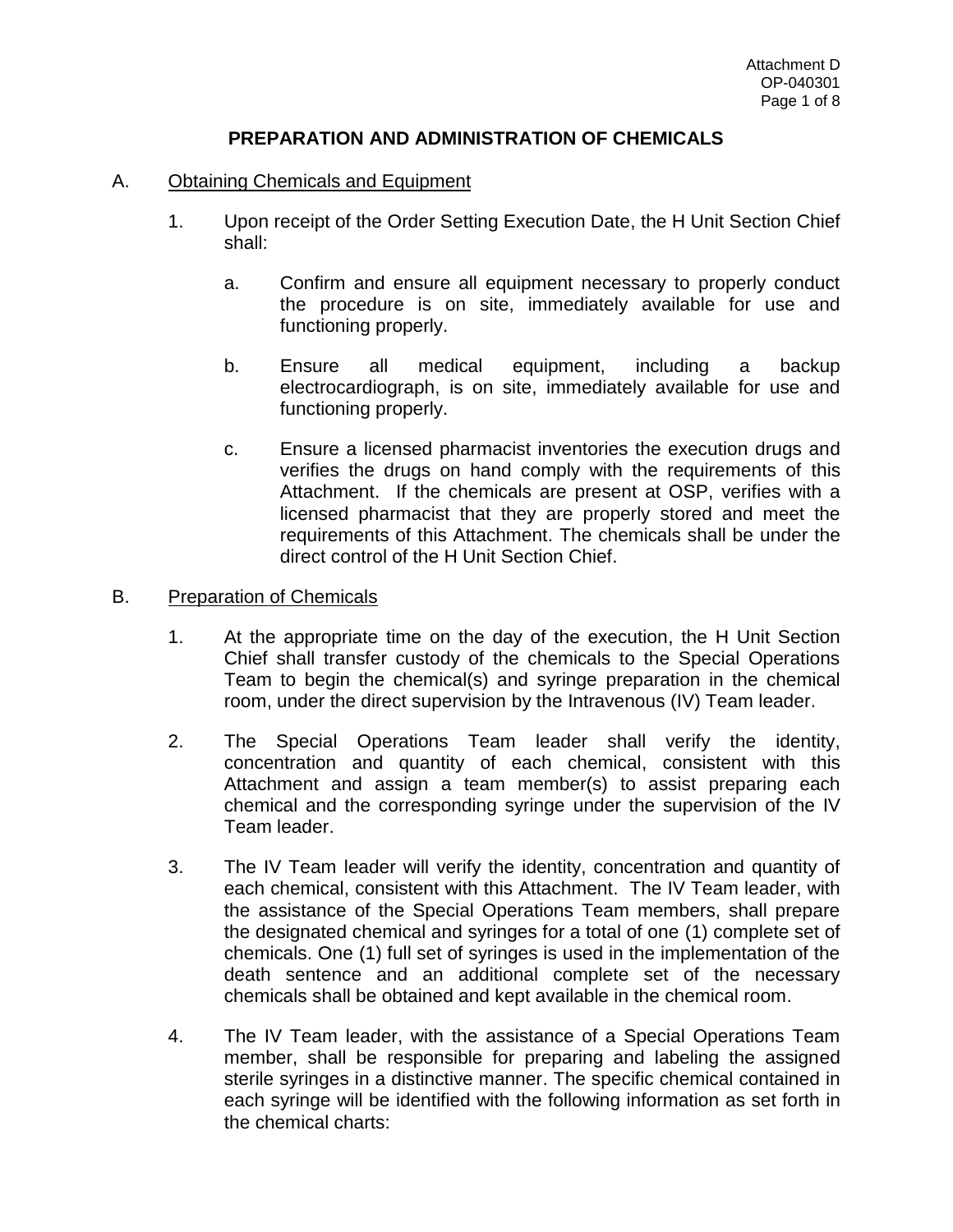- a. Assigned number
- b. Chemical name
- c. Chemical amount
- d. Designated color

This information shall be pre-printed on a label, with one label affixed to each syringe to ensure the label remains visible.

#### C. Chemical Charts

1. CHART A: One (1) Drug Protocol with Pentobarbital

| <b>CHEMICAL CHART</b> |                                    |  |
|-----------------------|------------------------------------|--|
| <b>Syringe No.</b>    | Label                              |  |
| 1A                    | 2.5 gm pentobarbital GREEN         |  |
| 2A                    | 2.5 gm pentobarbital GREEN         |  |
| 3A                    | 60 ml heparin/saline, <b>BLACK</b> |  |

- a. Syringes 1A and 2A shall each have a dose of 2.5 grams of pentobarbital for a total of 5 grams. Each syringe containing pentobarbital shall have a **GREEN** label which contains the name of the chemical, chemical amount and the designated syringe number.
- b. Syringe 3A shall contain 60 milliliter of heparin/saline solution at a concentration of 10 units of heparin per milliliter. The syringe shall have a **BLACK** label which contains the name of the chemical, chemical amount and the designated syringe number.
- 2. CHART B: One (1) Drug Protocol with Sodium Pentothal

| <b>CHEMICAL CHART</b> |                                    |  |
|-----------------------|------------------------------------|--|
| <b>Syringe No.</b>    | Label                              |  |
| 1A                    | 1.25 gm sodium pentothal, GREEN    |  |
| 2A                    | 1.25 gm sodium pentothal, GREEN    |  |
| <b>3A</b>             | 1.25 gm sodium pentothal, GREEN    |  |
| 4A                    | 1.25 gm sodium pentothal, GREEN    |  |
| <b>5A</b>             | 60 ml heparin/saline, <b>BLACK</b> |  |

a. Syringes 1A, 2A, 3A, and 4A shall each contain 1.25 grams/50 milliliter of sodium pentothal in 50 milliliter of sterile water in four (4) syringes for a total dose of 5 grams of sodium pentothal. Each syringe containing sodium pentothal shall have a **GREEN** label which contains the name of the chemical, the chemical amount and the designated syringe number.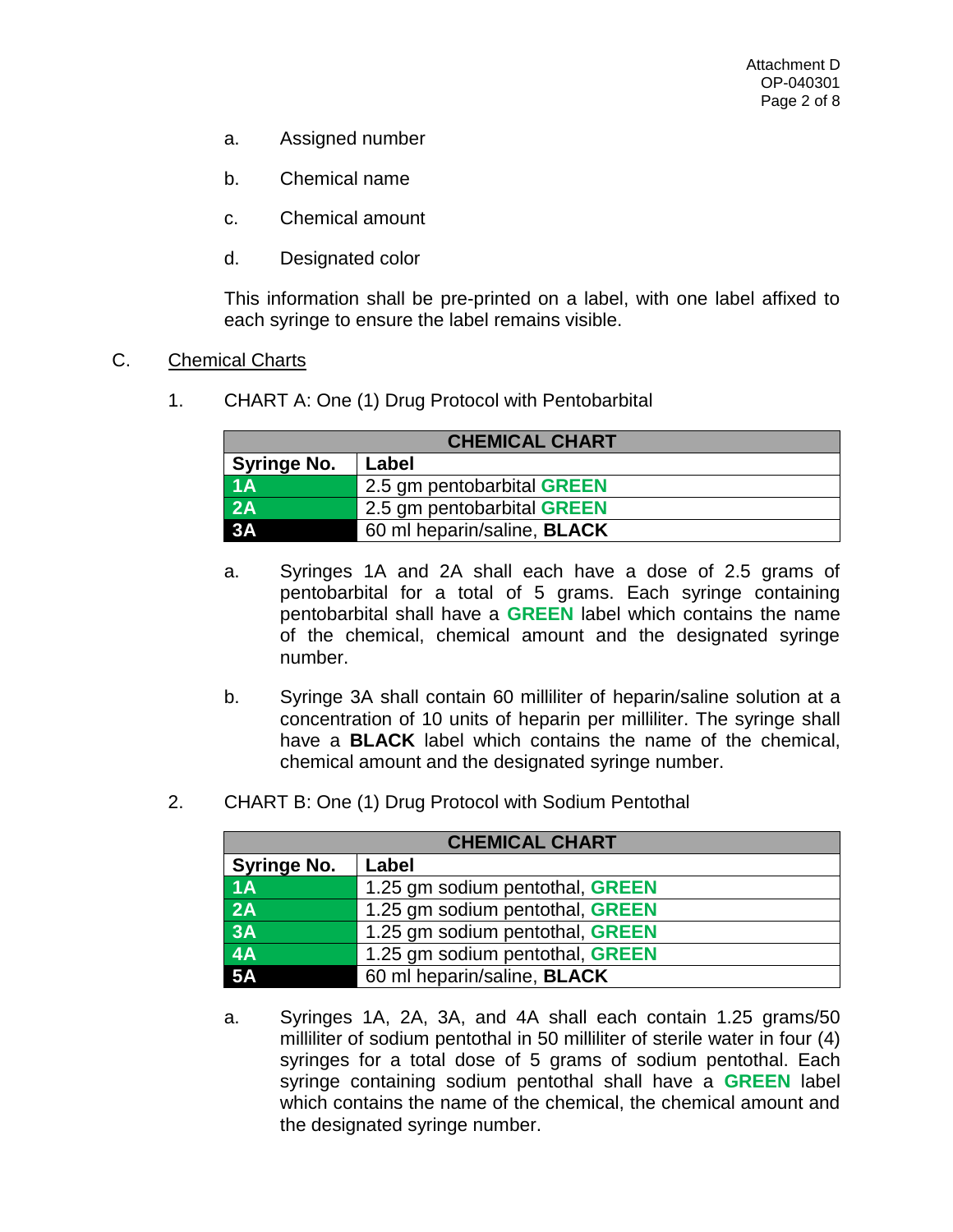- b. Syringe 5A shall contain 60 milliliter of heparin/saline solution at a concentration of 10 units of heparin per milliliter. The syringe shall have a **BLACK** label which contains the name of the chemical, chemical amount and the designated syringe number.
- 3. CHART C: Reserved
- 4. CHART D: Three (3) Drug Protocol with Midazolam, Vecuronium Bromide and Potassium Chloride

| <b>CHEMICAL CHART</b> |                                  |  |
|-----------------------|----------------------------------|--|
| <b>Syringe No.</b>    | Label                            |  |
| 1A                    | 250 mg midazolam, GREEN          |  |
| 2A                    | 250 mg midazolam, GREEN          |  |
| 3A                    | 60 ml heparin/saline, BLACK      |  |
| 4A                    | 50 mg vecuronium bromide, YELLOW |  |
| 5A                    | 50 mg vecuronium bromide, YELLOW |  |
| 6A                    | 60 ml heparin/saline, BLACK      |  |
| 7A                    | 120 mEq potassium chloride, RED  |  |
| <b>8A</b>             | 120 mEq potassium chloride, RED  |  |
| <b>9A</b>             | 60 ml heparin/saline, BLACK      |  |

- a. Syringes 1A and 2A shall each have a dose of 250 milligrams midazolam for a total dose of 500 milligrams. Each syringe containing midazolam shall have a **GREEN** label which contains the name of each chemical, the chemical amounts and the designated syringe number.
- b. Syringes 4A and 5A shall each have a dose of 50 milligrams vecuronium bromide or 50 milligrams pancuronium bromide or 50 milligrams rocuronium bromide, for a total dose of 100 milligrams. Each syringe containing the selected bromide shall have a **YELLOW** label which contains the name of each chemical, the chemical amounts and the designated syringe number.
- c. Syringes 7A and 8A shall each contain 120 milliequivalents potassium chloride for a total dose of 240 milliequivalents. Each syringe containing potassium shall have a **RED** label which contains the name of each chemical, the chemical amounts and the designated syringe number.
- d. Syringes 3A, 6A, and 9A shall each contain 60 milliliter of heparin/saline solution at a concentration of 10 units of heparin per milliliter. Each syringe shall have a **BLACK** label which contains the name of the chemical, chemical amount and the designated syringe number.
- D. Choice of Chemicals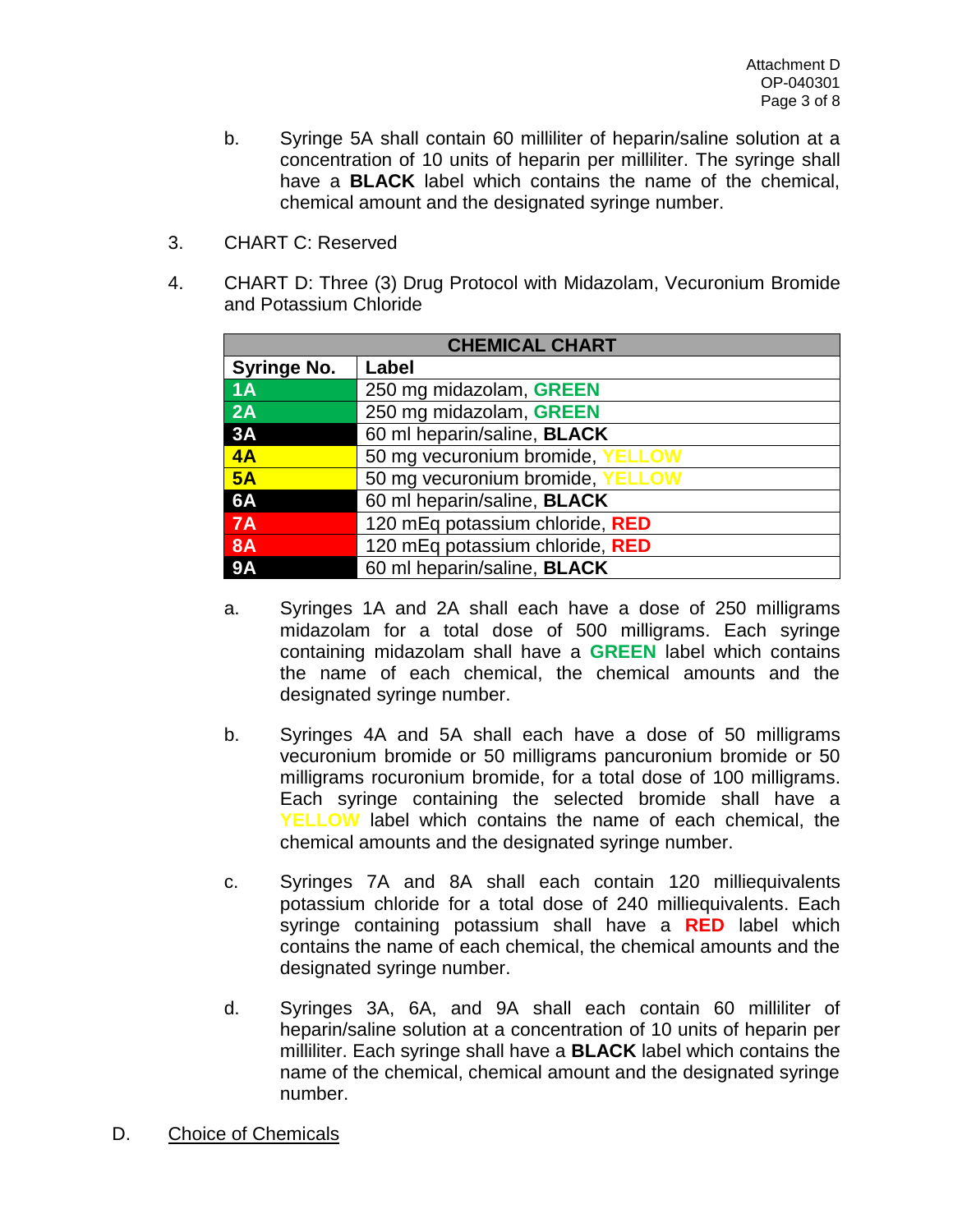- 1. The director shall have the sole discretion as to which chemicals shall be used for the scheduled execution. This decision shall be provided to the inmate in writing ten (10) calendar days prior to the scheduled execution date.
- 2. Any compounded drug used shall be obtained from a certified or licensed compounding pharmacist or compounding pharmacy in good standing with their licensing board. Licensing certification and criminal history reviews shall be conducted by the Inspector General's office prior to obtaining the compounded drug. A qualitative analysis of the compounded drug to be used in the execution shall be performed no more than thirty (30) calendar days prior to the execution date.
- 3. After the IV Team prepares all required syringes with the proper chemicals and labels as provided in the Chemical Chart, the IV Team leader shall attach one complete set of the prepared and labeled syringes to a 3-Gang, 2-Way Manifold in the order in which the chemicals are to be administered. The syringes shall be attached to the 3-Gang, 2-Way Manifold in a manner to ensure there is no crowding, with each syringe resting in its corresponding place in the shadow board which is labeled with the name of the chemical, color, chemical amount and the designated syringe number.
- 4. The syringes shall be affixed in such a manner to ensure the syringe labels are clearly visible. Prior to attaching the syringes to the 3-Gang, 2- Way Manifold, the flow of each gauge on the manifold shall be checked by the IV Team leader running the Heparin/Saline solution through the line to confirm there is no obstruction.
- 5. After all syringes are prepared and affixed to the 3-Gang, 2-Way Manifold in proper order, the Special Operations Team leader shall confirm that all syringes are properly labeled and attached to the manifold in the order in which the chemicals are to be administered as designated by the Chemical Chart. Each chemical shall be administered in the predetermined order in which the syringes are affixed to the manifold.
- 6. The quantities and types of chemicals prepared and administered may not be changed in any manner without prior documented approval of the director.
- 7. All prepared chemicals shall be utilized or properly disposed of in a timely manner after the time designated for the execution to occur.
- 8. The chemical amounts as set forth in the Chemical Chart are designated for the execution of persons weighing 500 pound or less. The chemical amounts shall be reviewed and may be revised as necessary for an inmate exceeding this body weight.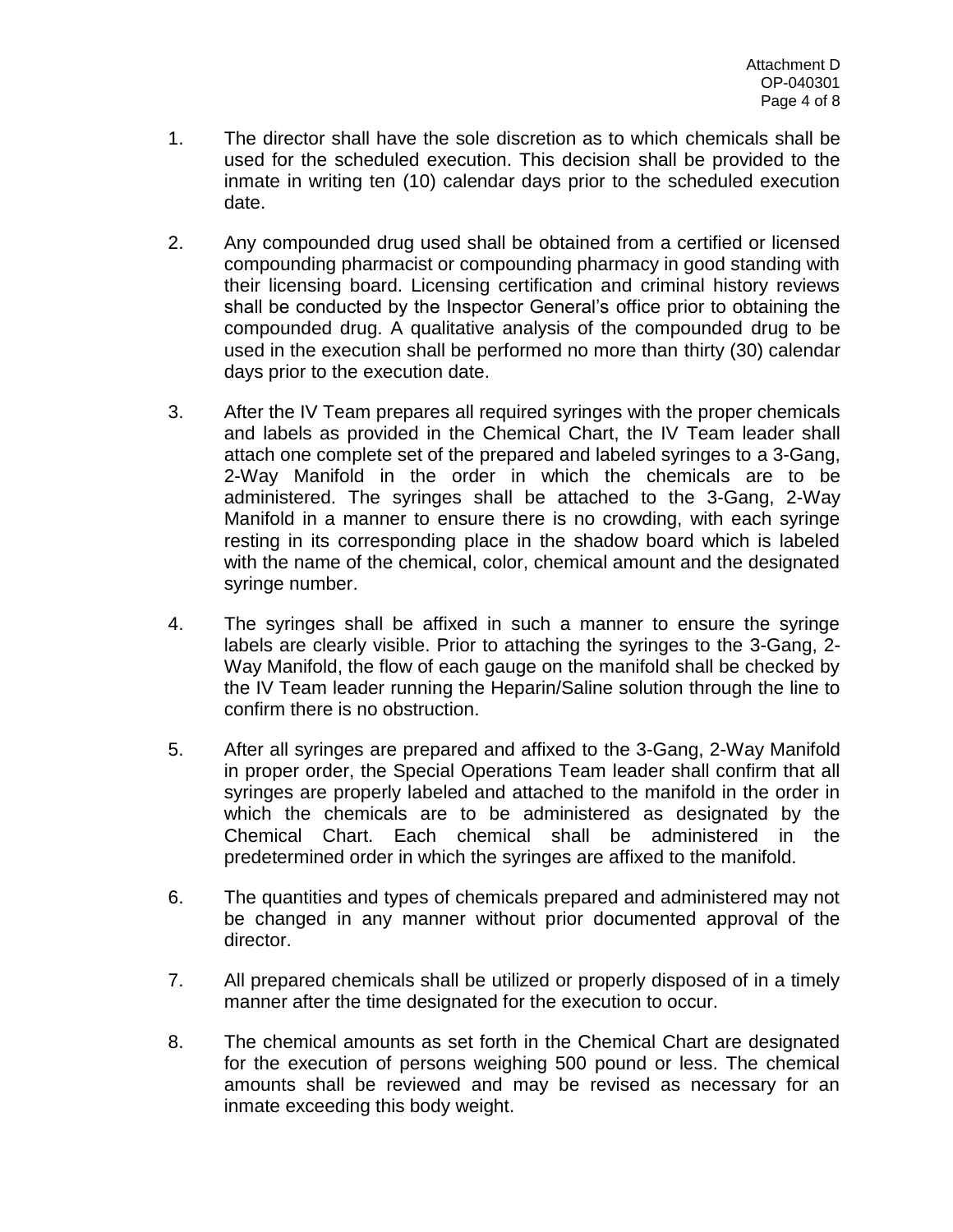9. The Special Operations Team Recorder is responsible for completing the Correctional Service Log. The Recorder shall document on the form the amount of each chemical administered and confirm that it was administered in the order set forth in the Chemical Chart. Any deviation from the written procedure shall be noted and explained on the form.

## E. Movement and Monitoring of Inmate

- 1. The inmate shall be positioned to enable the IV Team or the Special Operations Team leader and the H Unit Section Chief to directly observe the inmate and/or to monitor the inmate with the aid of a high resolution color camera and a high resolution color monitor.
- 2. After the inmate has been secured to the execution table, the Restraint Team leader shall personally check the restraints which secure the inmate to the table to ensure they are not so restrictive as to impede the inmate's circulation, yet sufficient to prevent the inmate from manipulating the catheter and IV lines.
- 3. A microphone shall be affixed to the inmate's shirt to enable the IV Team, or the Special Operations Team leader, to hear any utterances or noises made by the inmate throughout the procedure. The Special Operations Team leader shall confirm the microphone is functioning properly, and that the inmate can be heard in the chemical room.
- 4. The Restraint Team members shall attach the leads from the electrocardiograph to the inmate's chest once the inmate is secured. The IV Team leader shall confirm that the electrocardiograph is functioning properly. A backup electrocardiograph shall be on site and readily available if necessary. Prior to and on the day of the execution both electrocardiograph instruments shall be checked to confirm they are functioning properly.
- 5. An IV Team member shall be assigned to monitor the electrocardiograph at the commencement and completion of the administration of the chemicals.
- 6. Throughout the procedure, the IV Team leader shall monitor the inmate's level of consciousness and electrocardiograph readings utilizing direct observation, audio equipment, camera and monitor as well as any other medically approved method(s) deemed necessary by the IV Team leader. The IV Team leader shall be responsible for monitoring the inmate's level of consciousness.
- F. Intravenous Lines
	- 1. The IV Team leader shall ensure the catheters are properly secured and properly connected to the IV lines and out of reach of the inmate's hands.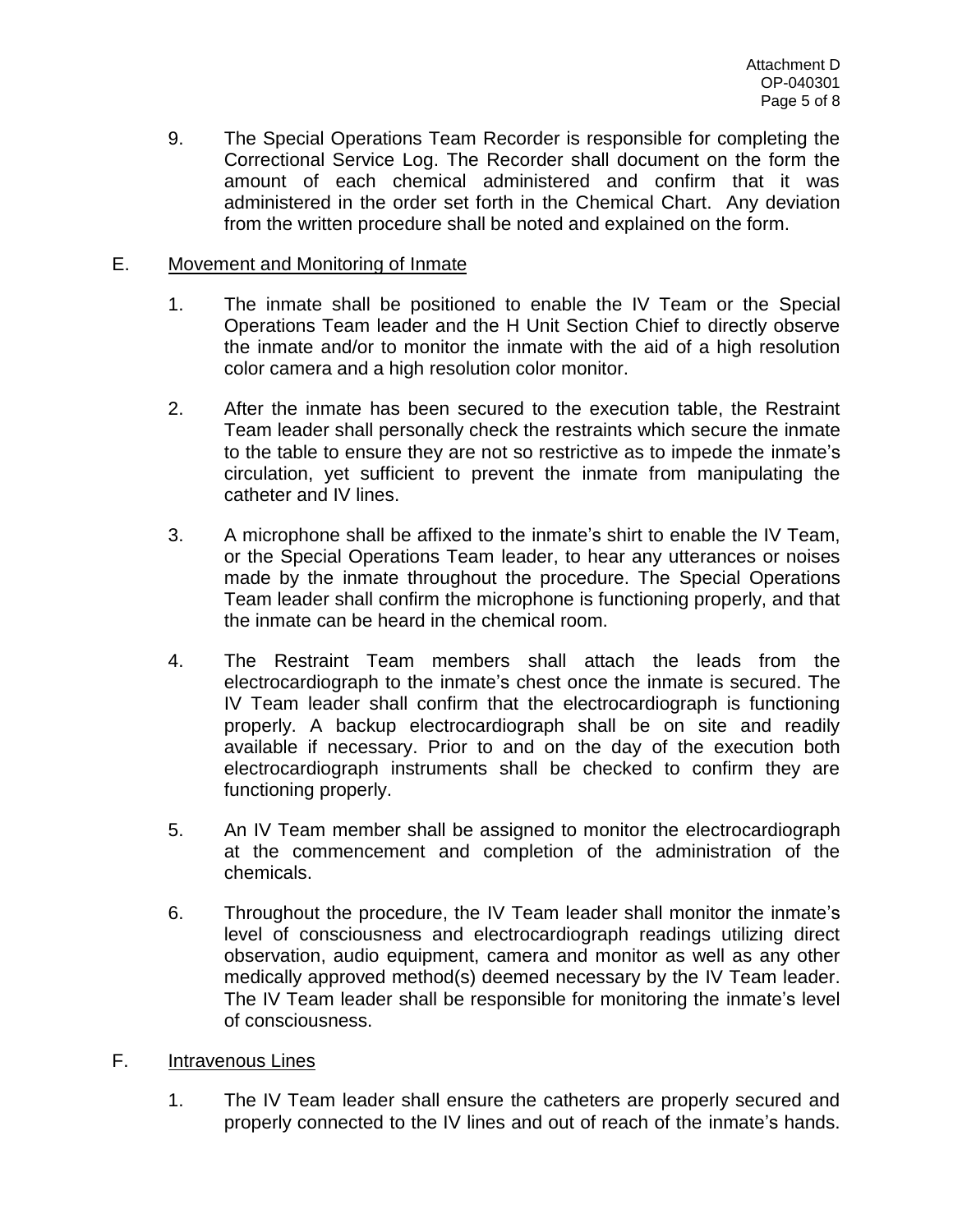A flow of heparin/saline shall be started in each line and administered at a slow rate to keep the lines open.

- 2. The primary IV catheter shall be used to administer the chemicals and the backup catheter shall be reserved in the event of the failure of the first line. Any failure of a venous access line shall be immediately reported to the director.
- 3. The IV catheter in use shall remain visible to the H Unit Section Chief throughout the procedures.
- 4. The H Unit Section Chief shall physically remain in the room with the inmate throughout the administration of the chemicals in a position sufficient to clearly observe the inmate and the primary and backup IV sites for any potential problems and shall immediately notify the IV Team leader and director should any issue occur. Upon receipt of such notification, the director may stop the proceedings and take all steps necessary in consultation with the IV Team leader prior to proceeding further with the execution.
- 5. Should the use of the backup IV catheter be determined to be necessary, a set of backup chemicals should be administered in the backup IV site.

## G. Administration of Chemicals – Charts A and B

- 1. Upon receipt of the director's order and under observation of the IV Team leader, the Special Operations Team leader shall instruct the assigned Special Operations Team member(s) to begin dispensing the chemicals in the order they appear in the corresponding chart.
- 2. Upon direction from the Special Operations Team Leader, the assigned Special Operations Team member shall visually and orally confirm the chemical name on the syringe and then administer the full dose of the chemicals immediately followed by the heparin/saline flush.
- 3. When approximately five (5) minutes has elapsed since commencing the administration of the chemicals, the IV Team leader, dressed in a manner to preserve their anonymity, shall enter into the room where the H Unit section chief and inmate are located to physically confirm the inmate is unconscious by using all necessary and medically-appropriate methods. The IV Team leader shall also confirm that the IV line remains affixed and functioning properly.
- 4. If, after approximately five (5) minutes the inmate remains conscious, the IV Team leader shall communicate this information to the director, along with all IV Team leader input. The director shall determine how to proceed or, if necessary, to start the procedure over at a later time or stop. The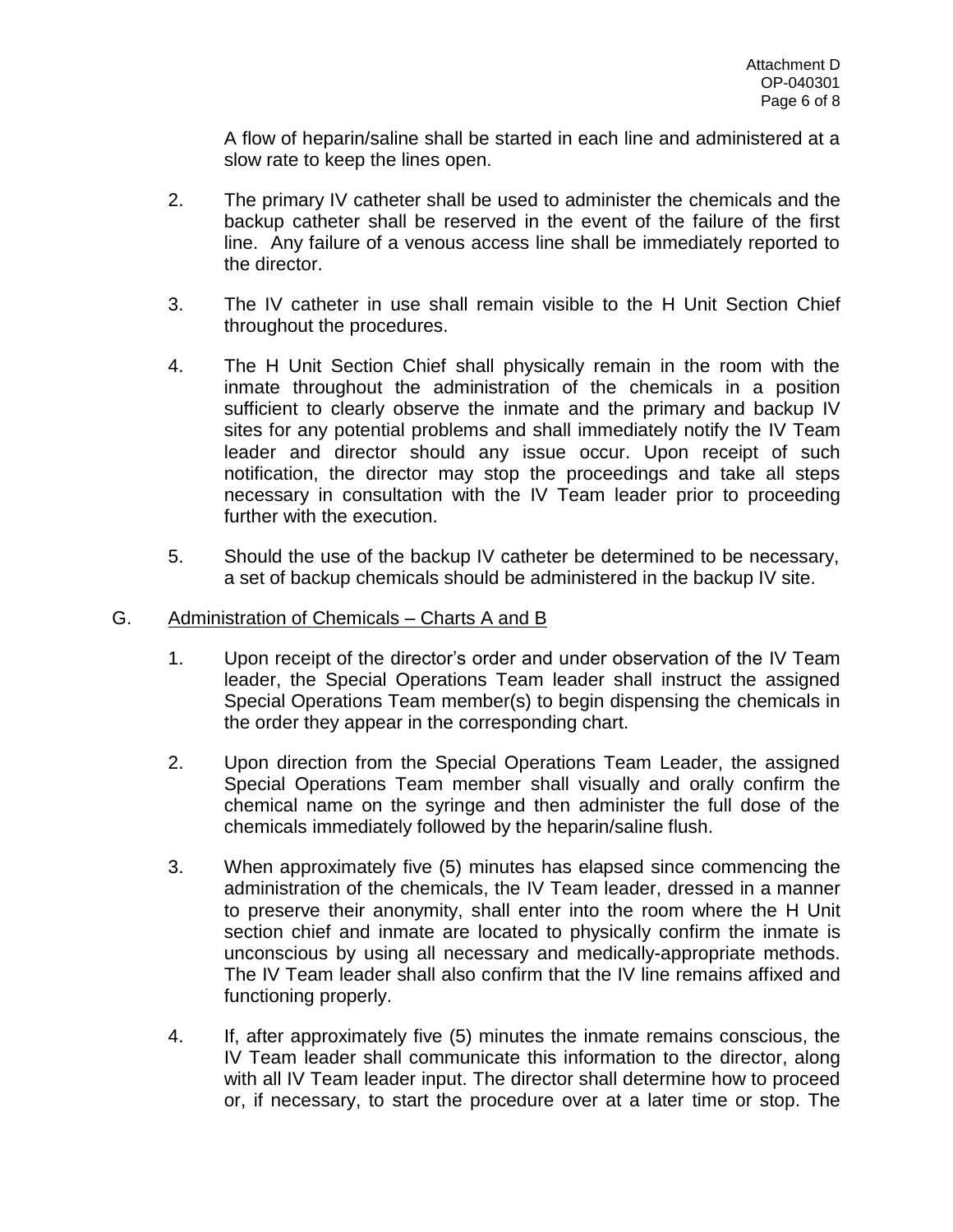director may order the curtains to the witness viewing room be closed, and if necessary, for witnesses to be removed from the facility.

- 5. If deemed appropriate, the director may instruct the Special Operations Team leader to administer additional doses of the chemical(s) followed by the heparin/saline flush.
- 6. Upon administering the chemical(s) and heparin/saline from a backup set, the IV Team shall confirm the inmate is unconscious by sight and sound, utilizing the audio equipment, camera and monitor. The IV Team leader shall again physically confirm the inmate is unconscious using proper medical procedures and verbally advise the director of the same.
- 7. When all electrical activity of the heart has ceased as shown by the electrocardiograph, the IV Team leader shall confirm the inmate is deceased and the inmate's death shall be announced by the director or designee.
- 8. The Special Operations Team Recorder shall document on the Correctional Service Log the start and the ending times of the administration of the chemical(s).
- 9. Throughout the entire procedure, the IV Team members, the Special Operations Team members and the H Unit Section Chief shall continually monitor the inmate using all available means to ensure that the inmate remains unconscious and that there are no complications.

## H. Administration of Chemicals – Chart D

- 1. Upon receipt of the director's order and under observation of the IV Team leader, the Special Operations Team leader shall instruct the assigned Special Operations Team member(s) to begin dispensing the chemicals in syringe numbers 1A, 2A, and 3A.
- 2. Upon direction from the Special Operations Team Leader, the assigned Special Operations Team member shall visually and orally confirm the chemical name on the syringe and then administer the full dose of the chemicals in syringe numbers 1A, 2A, and 3A.
- 3. When approximately five (5) minutes has elapsed since commencing the administration of the first chemical, the IV Team leader, dressed in a manner to preserve their anonymity, shall enter into the room where the H Unit section chief and inmate are located to physically confirm the inmate is unconscious by using all necessary and medically-appropriate methods. The IV Team leader shall also confirm that the IV line remains affixed and functioning properly.